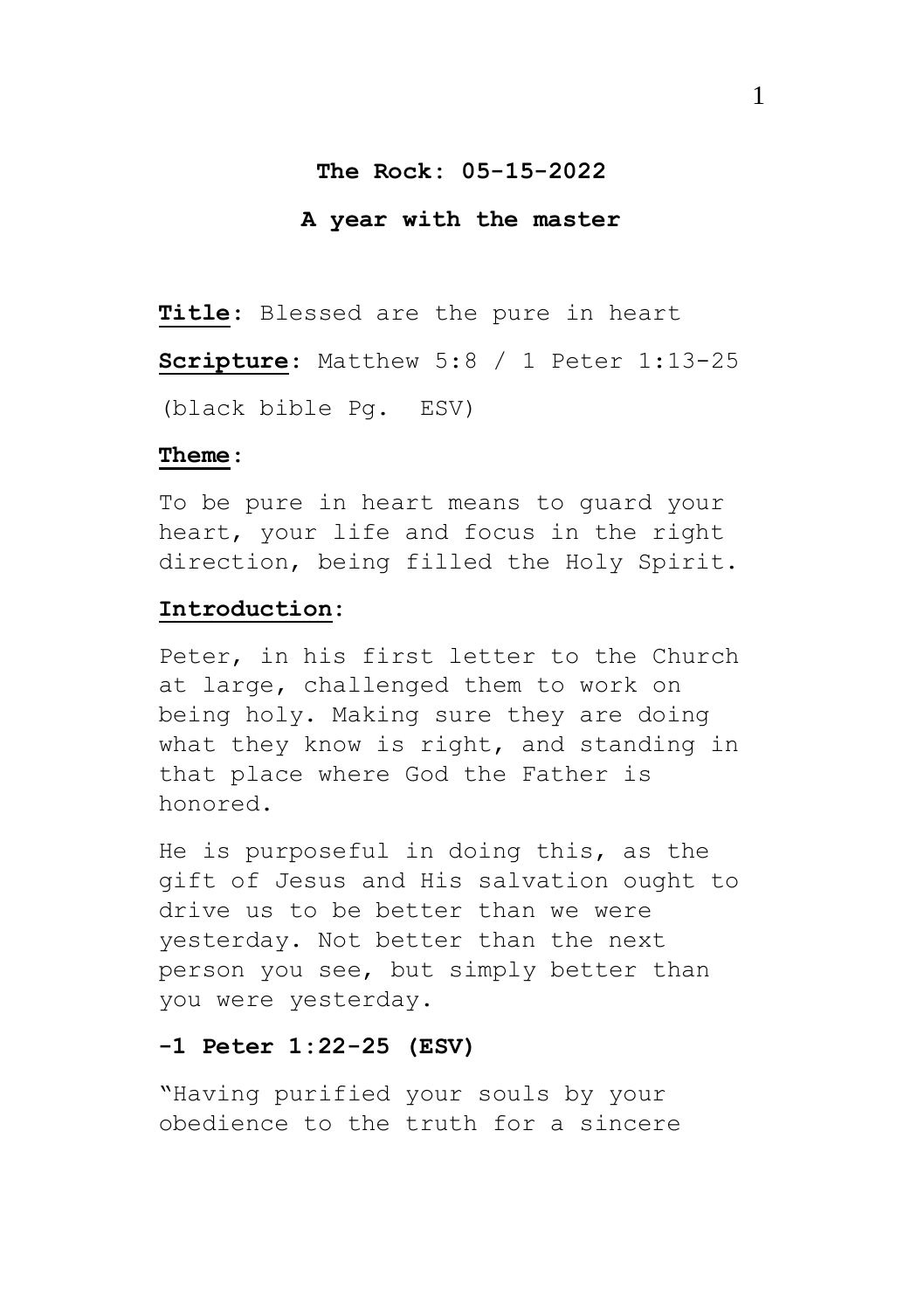brotherly love, love one another earnestly from a pure heart, since you have been born again, not of perishable seed but of imperishable, through the living and abiding word of God; for

"All flesh is like grass and all its glory like the flower of grass. The grass withers, and the flower falls, but the word of the Lord remains forever." And this word is the good news that was preached to you."

It is the good news that was preached to you! The gospel of Jesus. And it seems one of the things Peter learned over his lifetime, was a sense of humility and the ability to guard his heart against boastfulness, pride and trying to stand on his own.

So, we return again to the beatitudes with that in mind, where Jesus continues to build on the one prior until we find ourselves looking to the very heart of God for His people.

Jesus started, as you may remember, with an emptying statement. Blessed are the poor in spirit. As if to say, "If you would come to me, you really need to leave everything else behind."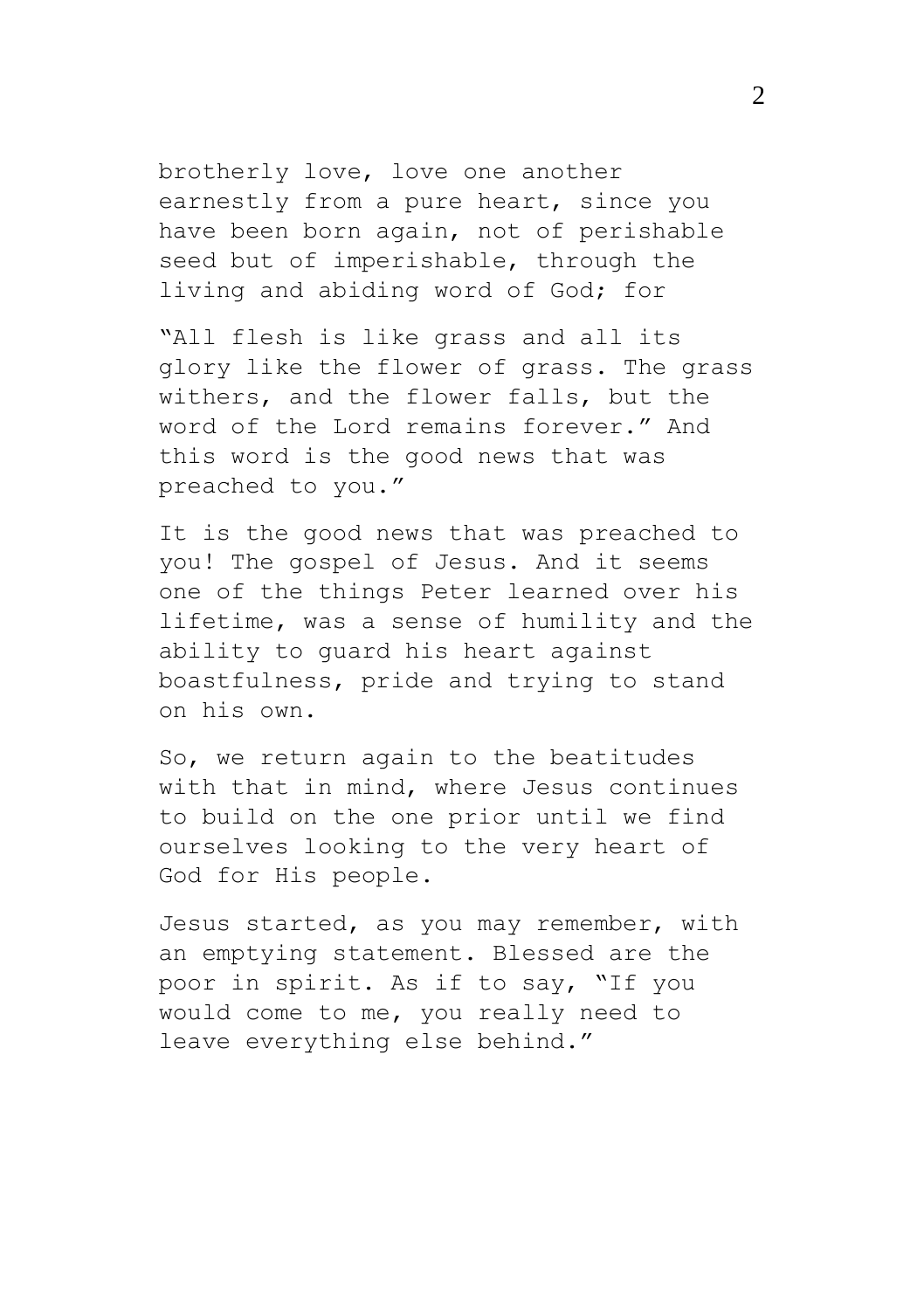We are called to do that, not to become a different person, but to become who God made us to be from the beginning.

We mourn, not just the loss of others, but ourselves and our mistakes. Why? Because God brings conviction and comfort to us when we grieve His heart.

He helps us and brings us that comfort in any situation if we recognize ourselves before Him.

Learning too, the meekness of Christ and how to hunger and thirst after His righteousness. A longing for God more than anything else in life.

And yet, when we do that, when we learn that, we find that life is a joy, it is brighter and more fulfilling not because circumstances change, but because we are centered in Christ.

Things don't seem as tedious and hard, because we are being filled, we are satisfied.

Learning to be merciful, each one, again, building on the one before. We cannot get to a place of mercy triumphing over judgement, without learning everything else.

We have to know what it means to be poor n spirit. We have to know what it is to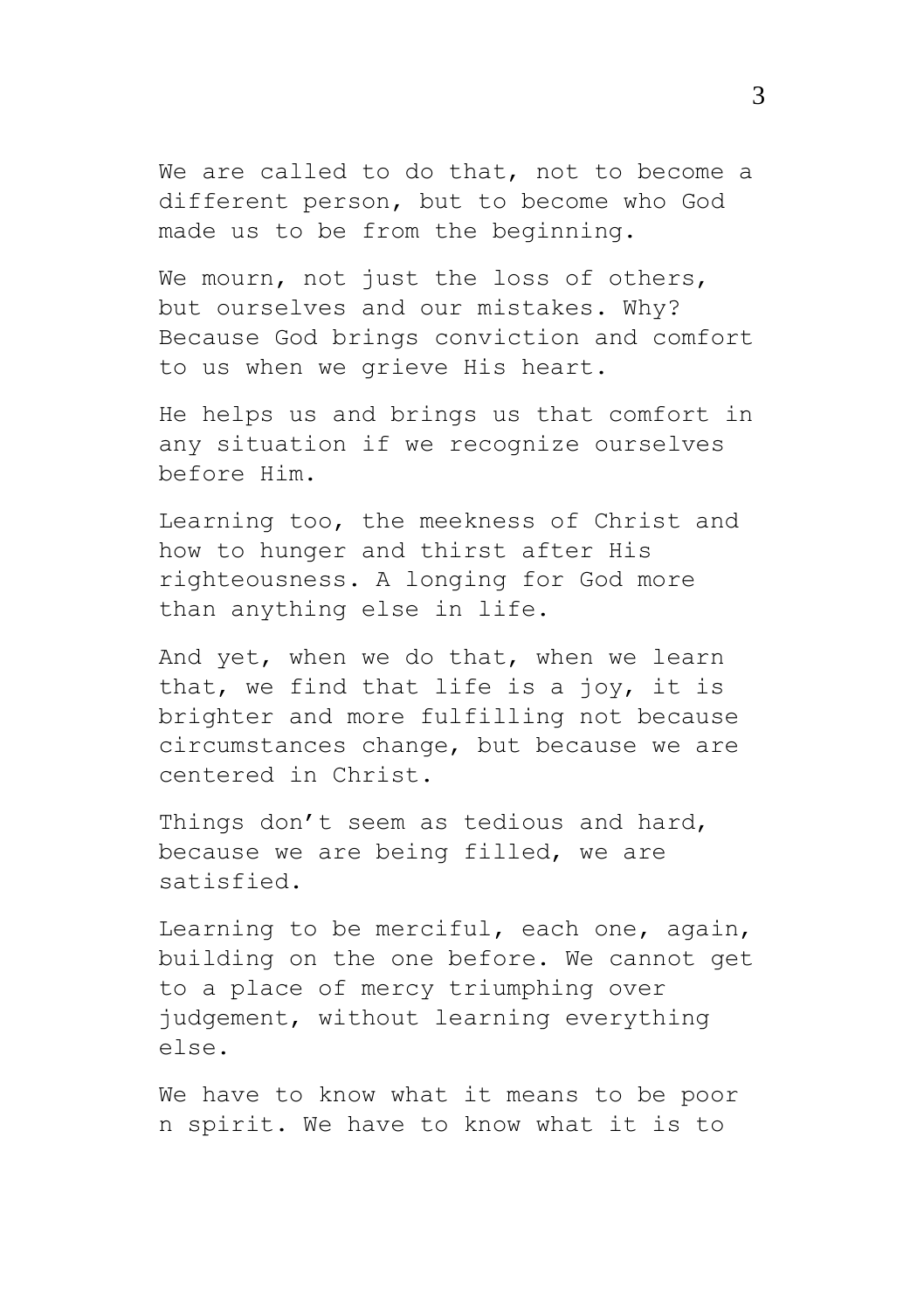mourn, to be meek in a world that demands power at all cost. We must learn what it means to hunger and thirst after Him.

As with anything else in life, living and being a Christian is not a "one and done" thing, and then we are set for life. That is not what Jesus taught His followers, and not what Peter brings out in his letter to the Church at large.

It is a life time process, where we have been saved, we will be saved, and at the moment we are being saved. (Sanctification) Saved from what?

We have been saved from sin's penalty. We will be saved ultimately from sin's presence. Right now, however, we are being saved from sins power in our lives. That is a daily battle we face, that is why the beatitudes and what Peter tells us is so important.

# **The Story:**

Learning this helps us all to recognize that God is always working with us and in us every day doing two things:

#### **-Romans 8:29 (ESV)**

"For those whom he foreknew he also predestined to be conformed to the image of his Son, in order that he might be the firstborn among many brothers."

4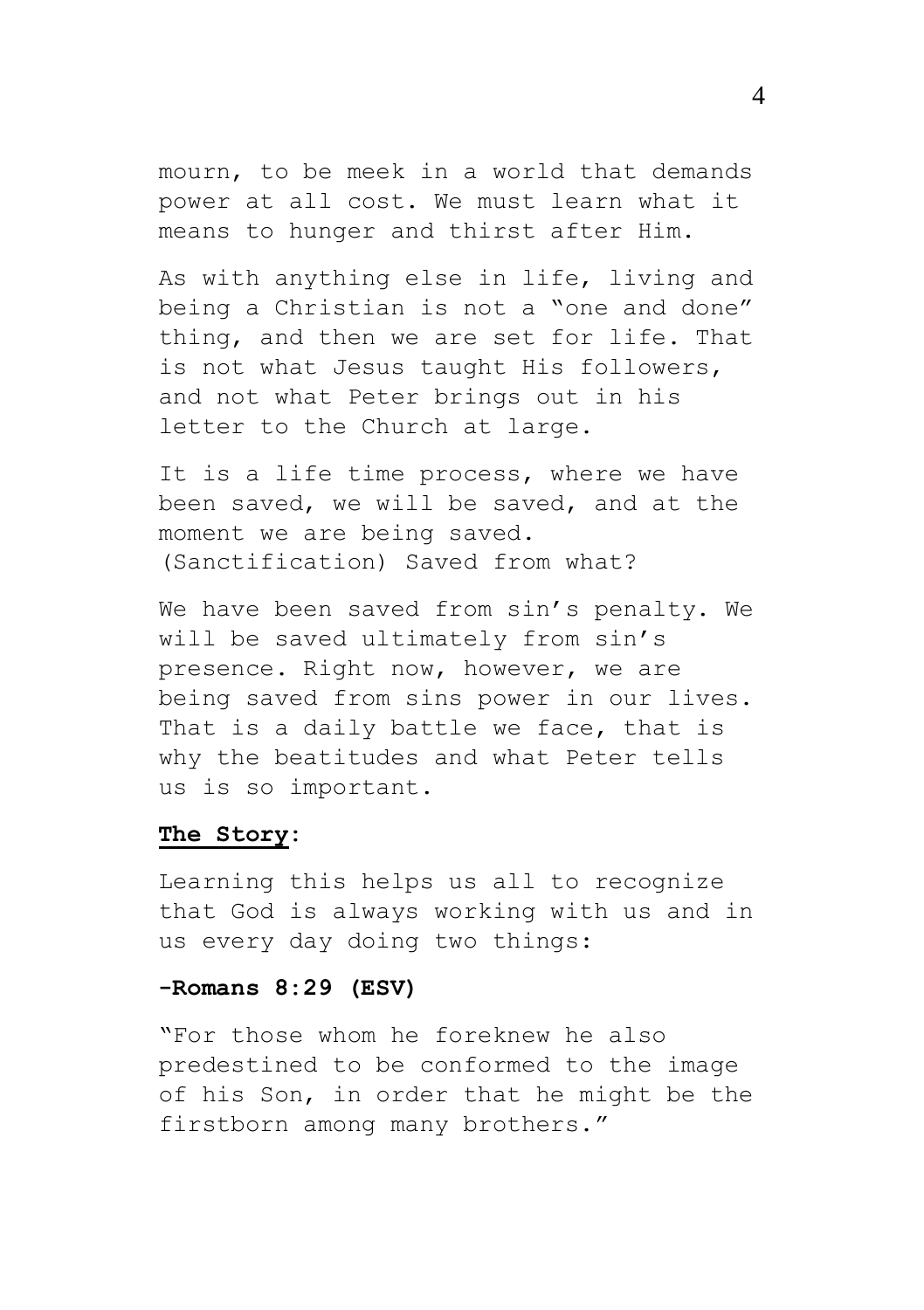## **-Philippians 2:12-13 (ESV)**

"Therefore, my beloved, as you have always obeyed, so now, not only as in my presence but much more in my absence, work out your own salvation with fear and trembling, for it is God who works in you, both to will and to work for his good pleasure."

Every single one of us is a work in progress. Every single one of us celebrates victories, struggles with defeats and all the while, we ought to be growing in Christ as we work out or salvation.

Thinking on this verse in Matthew, this "pure in heart" piece placed almost right in the middle of this list, I remembered back to when my Lisa used to crossstitch. She made me a book mark for my Bible -on it was this verse:

### **-Matthew 5:8 (ESV)**

"Blessed are the pure in heart, for they shall see God."

I have it in one of my many Bibles and faded as it is, it serves as a reminder to me of her love for me and perhaps her encouragement as my wife of what I should be looking toward.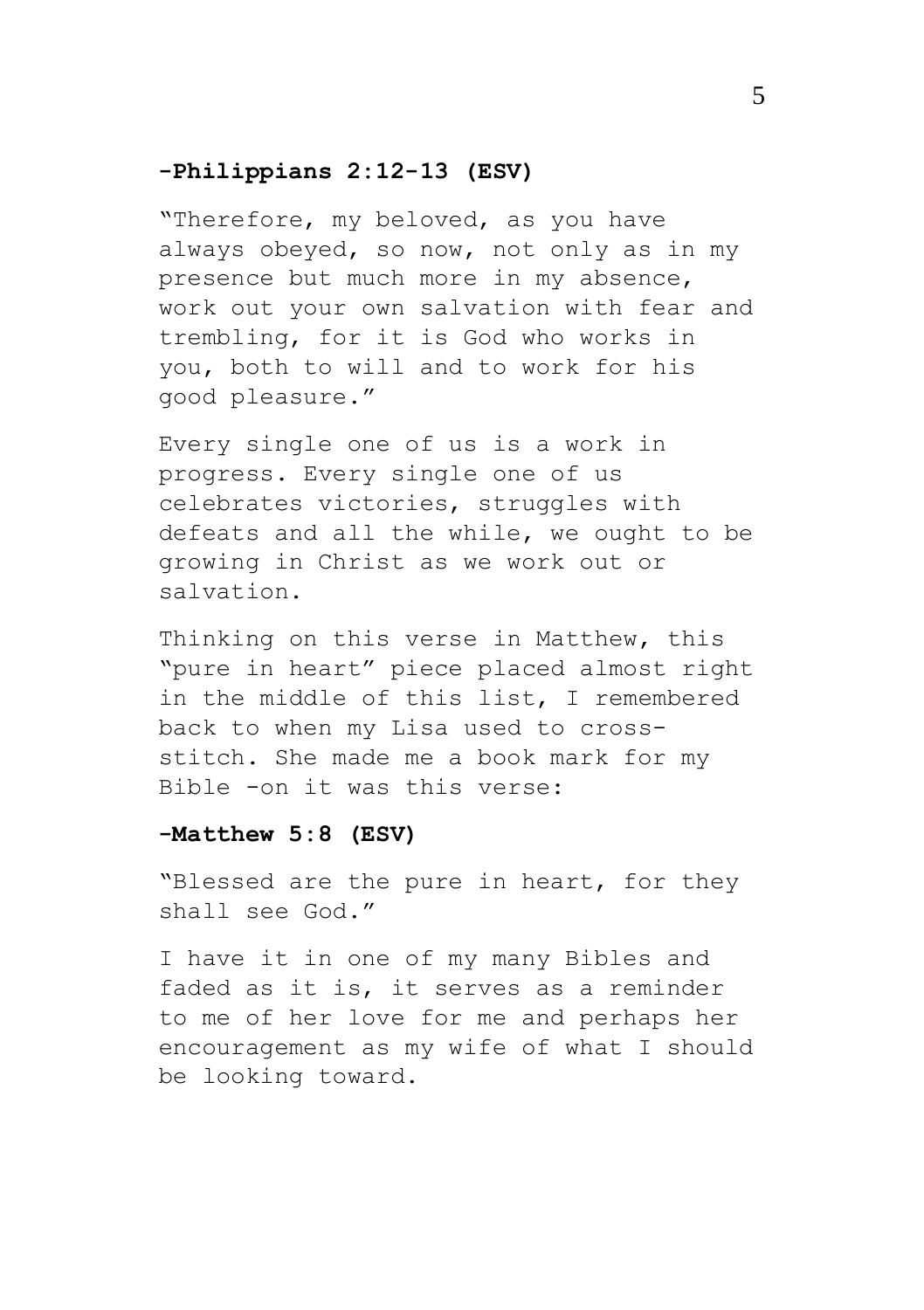Because, the older I get, the more I come to realize that this is far harder than you would think. At 54, I often pray and wrestle with the fact that I'd like to think I am farther along in my Christian journey than I am.

Some things you would have thought you perhaps would have mastered or at least gotten a better handle on; you find the moment you let your guard down -well you find very quickly that you are in a place you know you shouldn't be.

The Scriptures are clear on a few things when it comes to our hearts. Starting with the painful and negative aspects of it.

Jeremiah the prophet makes this very painful and haunting statement:

#### **-Jeremiah 17:9 (ESV)**

"The heart is deceitful above all things, and desperately sick; who can understand it?"

Jesus reinforces this when he is talking once again to His good friends, the pharisees:

### **-Matthew 12:33-34 (ESV)**

"Either make the tree good and its fruit good, or make the tree bad and its fruit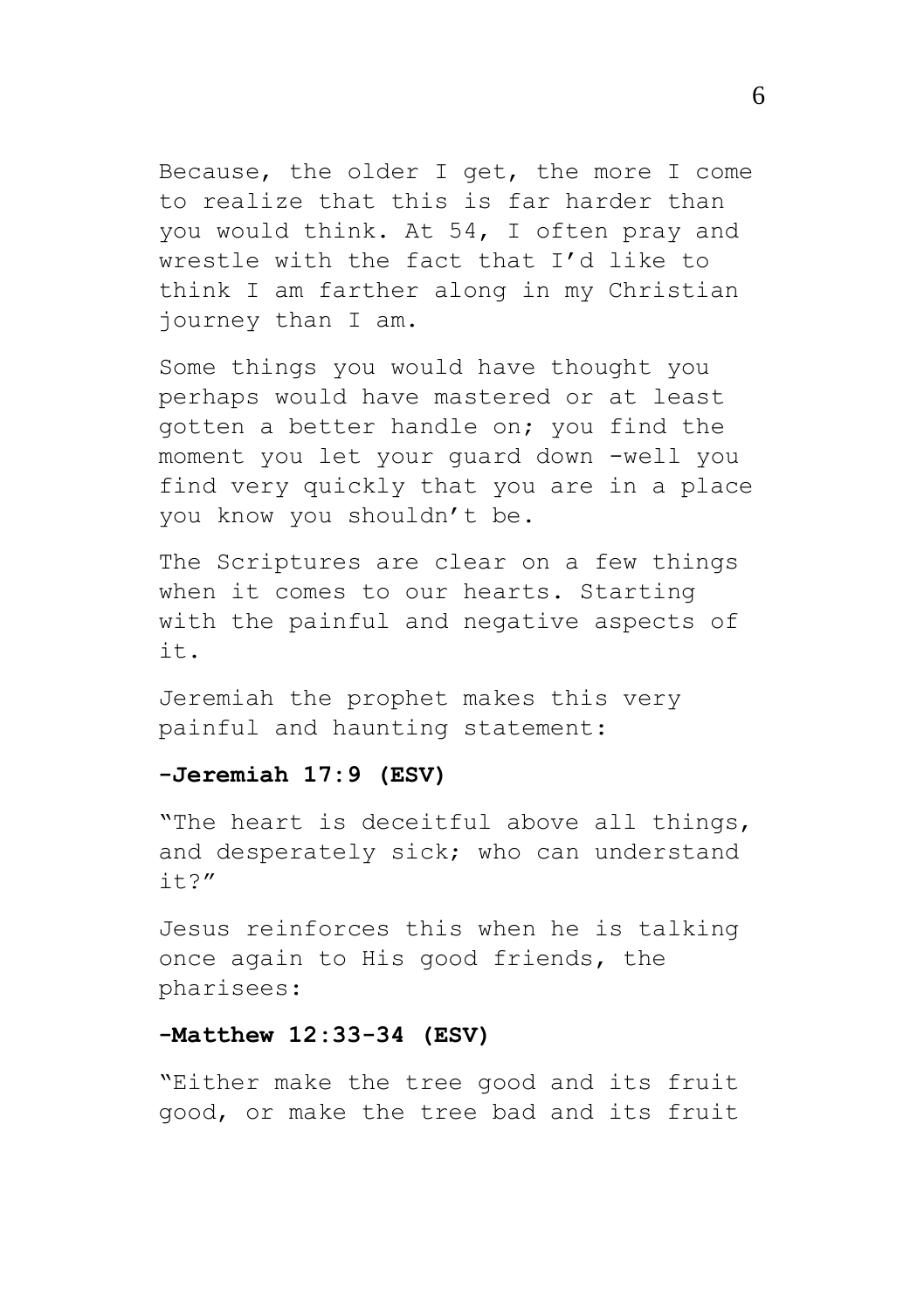bad, for the tree is known by its fruit. You brood of vipers! How can you speak good, when you are evil? For out of the abundance of the heart the mouth speaks."

Left alone, one would have to wonder, how on earth could any of us ever have a pure heart? How will we ever see God?

Jeremiah didn't stop at verse 9, thankfully, as he shows the heart of God to us in what he writes next:

#### **-Jeremiah 17:10 (ESV)**

"I the Lord search the heart and test the mind, to give every man according to his ways, according to the fruit of his deeds."

Solomon as well in Proverbs challenges us in a great verse that reminds us; we have work to do in our growth as Christians:

#### **-Proverbs 4:23 (ESV)**

"Keep your heart with all vigilance, for from it flow the springs of life."

Eugene Peterson in The Message puts it like this:

"Keep vigilant watch over your heart; that's where life starts."

7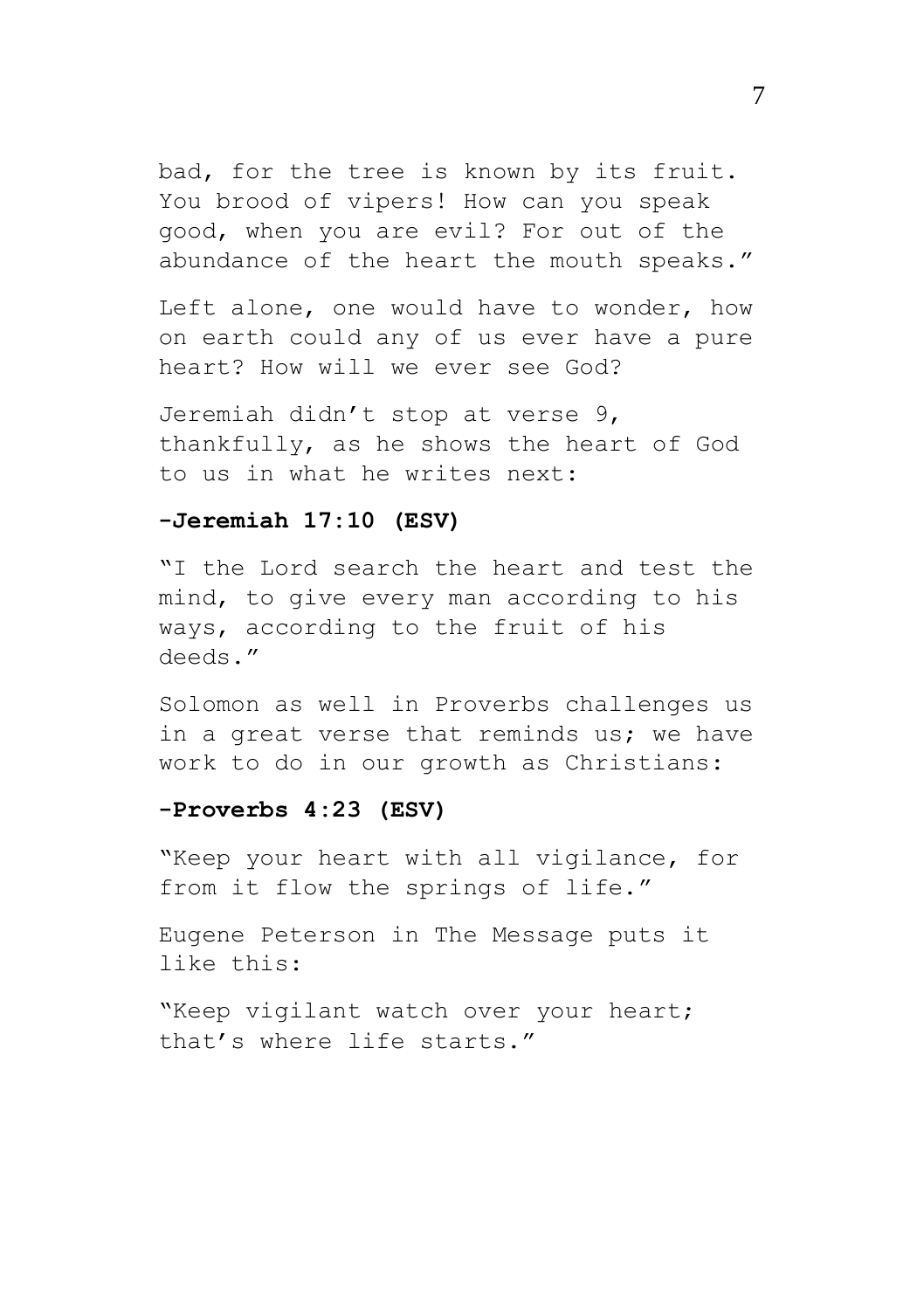The NIV, where I cut my teeth and did most of my memorization, puts it this way:

"Above all else, guard your heart, for everything you do flows from it."

We need everything Jesus has taught us so far if we are going to continue to grow in Him. I don't say that to be some sort of major downer, trying to make anyone feel bad. As though we are in a hopeless situation.

It is just, if we want to make progress in our Christian walk, to be healed of the brokenness and pain, to identify the sin in our lives, to understand the Father's heart, we have to be prepared to admit where our heart is at without Christ.

God does not leave us on our own, and if we would recognize this, we will find that He is at work in us all the time. Regardless of how we are feeling. We just have to learn to do something with what He is showing us, and that transforms the heart.

But that's the struggle, isn't it? As human beings we have an inability, or perhaps a lack of desire to recognize our need.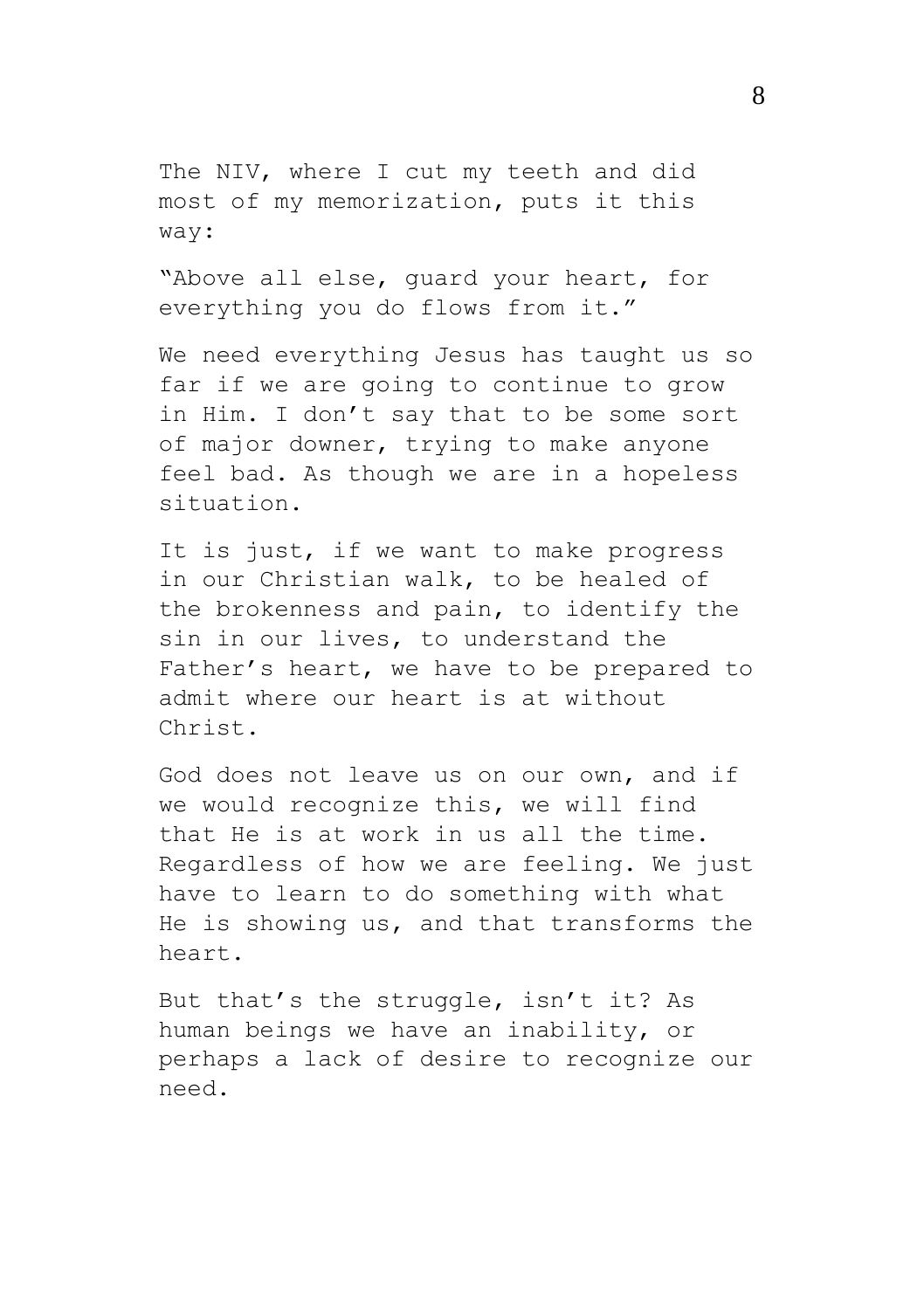And within that, to recognize that God wants to meet all of our needs:

#### **-Philippians 4:19 (ESV)**

"And my God will supply every need of yours according to his riches in glory in Christ Jesus."

The context in which Paul writes this is from a prison cell, struggling with the if and when he will be released. Yet, he is still joyful in his heart, because he knows -God is for him.

The heart is a crazy thing. I mean it's the most vital organ we've got, right? We need to keep it healthy and pumping in order for that life-giving blood to move through our bodies.

If the heart stops, well, not much else is going to happen. Yet, the Bible talks of the heart as the emotional wheel-house of our life as well. The center of our personality, actually.

Guard it! Because if you don't, it will lead you astray. Or, if you are guarding it, it will lead you home.

Not for nothing, but I remember the first time I saw Lisa. She was coming out of the theater area at MVU and heading toward the front office area.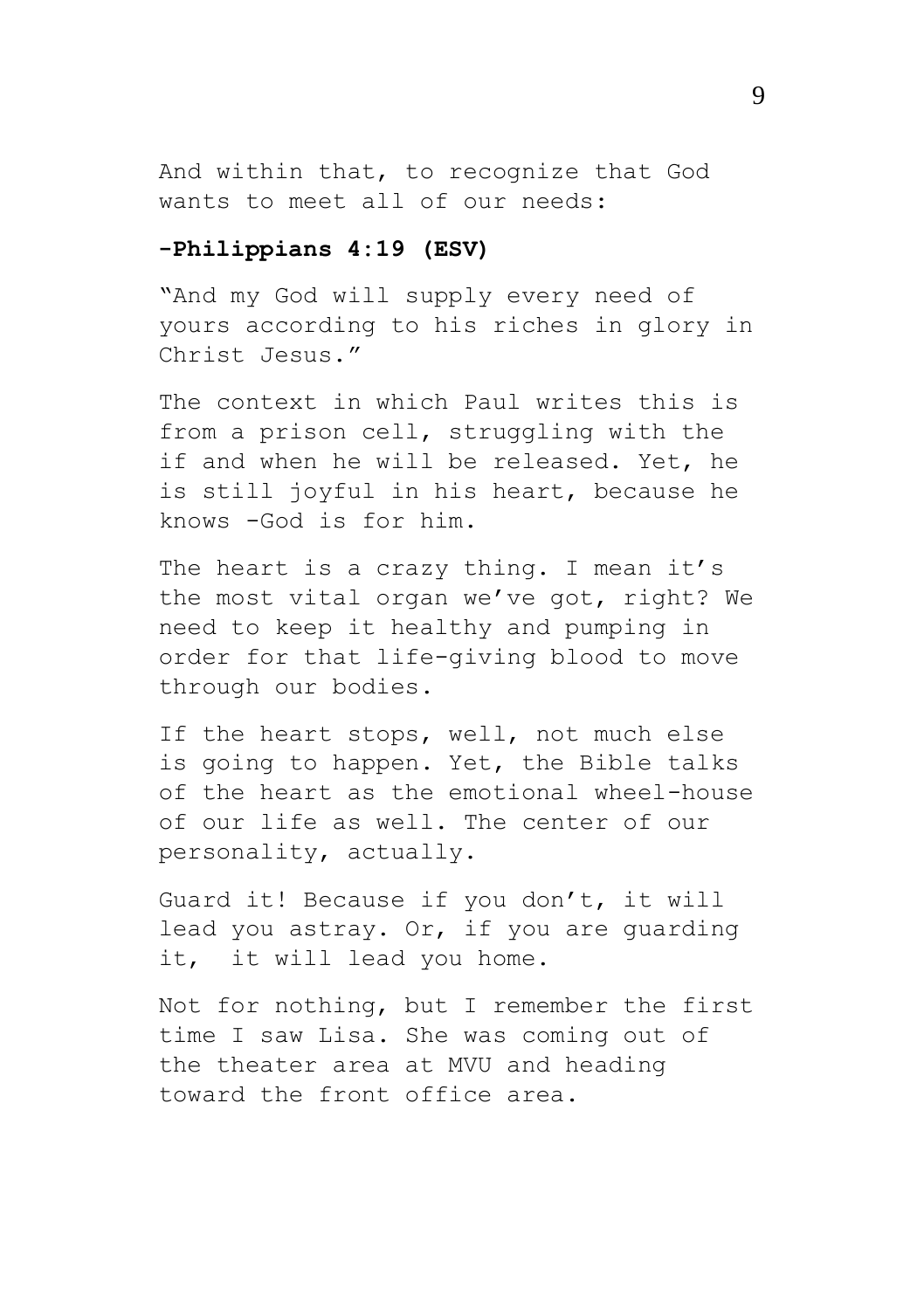As a young 17-year-old, who had just moved from MA, I was not looking for a relationship for many, and various reasons. Yet, my heart told my head, as it were, "You have got to find out who she is."

I can't explain that, except to say, that I just somehow knew she was the one. Why? Because it seems, my heart knew. In God's goodness I've been blessed ever since.

Now, that doesn't mean the last 35-36 years has been a glide. Anyone who knows me at all will tell you I am a difficult person to get along with at times.

Yet, in the tender affections, the patience, the grace of my Lisa has helped me along through the years. That is the beauty of marriage, isn't it?

As an aside- but not really-as we look to understand the pure in heart piece, this matter of the heart, marriage is given to us as the physical expression / outworking of our relationship with Jesus.

We are the bride of Christ; we belong to Him and no other. Why? Because we are the object of His affections. We have captured His heart. How do I know that? The cross, that's how.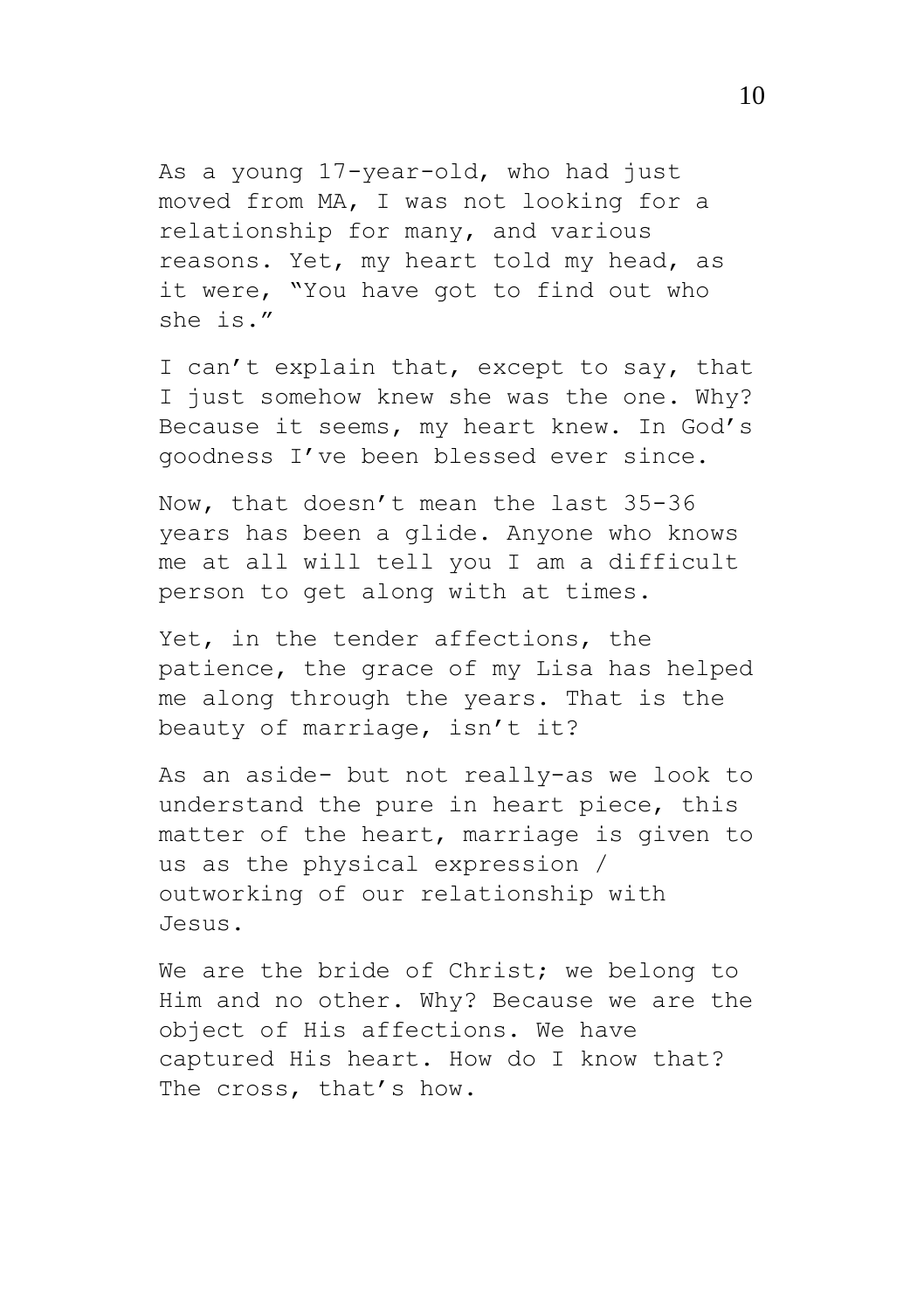The pure in heart will see God- Ephesians 5 is so profound in this -when we look at the marriage piece, we get so hung up on submit, and then from there exactly what is my role and how am I to do it.

But Paul tells us that it is a mystery! Any of you who have been married for any length of time, know this. Paul, however, is thinking along a different line:

#### **-Ephesians 5:32-33 (ESV)**

"This mystery is profound, and I am saying that it refers to Christ and the church. However, let each one of you love his wife as himself, and let the wife see that she respects her husband."

Marriage is really the revelation of the relationship Jesus has with His bride, (His Church). We have captured His heart and are the object of His affection.

Therefore, guard your heart, it belongs to Him who loves you. Recognize that your heart is the center of your emotions and your feelings, your personality.

My brain logically will tell you Lisa was pretty, and she was nice and therefore I wanted to get to know her. But what's up with my heart? It starts in the brain, but it can never just end there. Something inside though, just knew.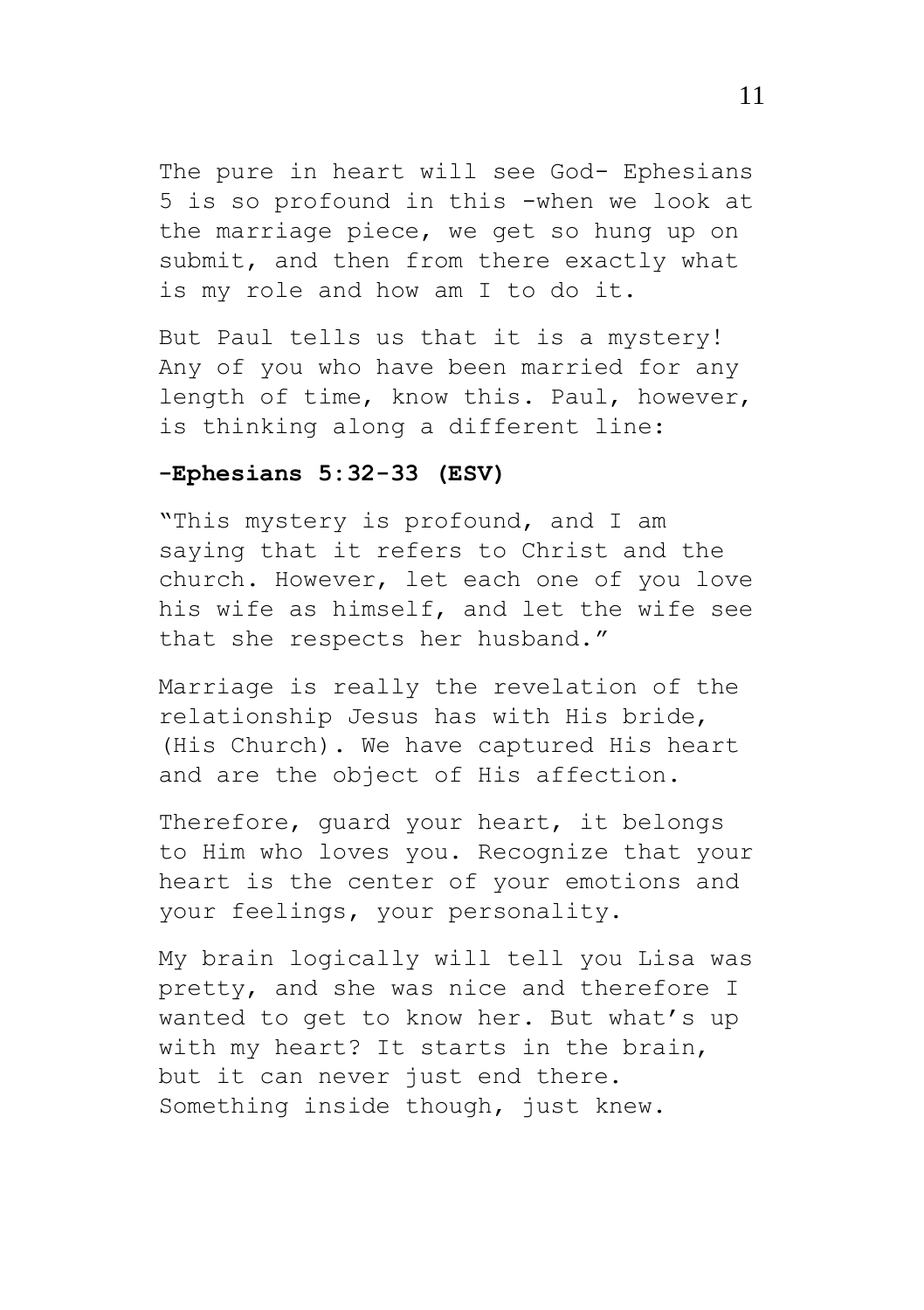A couple of helpful quotes again this morning regarding this. Lloyd-Jones:

"We have to remind ourselves again that the Christian faith is ultimately not only a matter of doctrine and understanding or of our intellect, it is a condition of the heart."

# **-Studies in the Sermon on the Mount - Pg.93**

"…Why is it He puts the emphasis upon the heart rather than upon externalities and conduct? The pharisee, you will remember, were always ready to reduce the way of life and righteousness to a mere matter of conduct, ethics and behavior. How the gospel finds us all out!... Be careful! For Christianity is also not primarily a matter of conduct and external behavior. It starts with the question: 'What is the state of the heart?'"

# **-Studies in the Sermon on the Mount - Pg.93**

Jesus feels this way about you, and He desires a pure heart in each of us that seeks Him as the object of our affection.

Because from that comes everything else. Our behavior, our understanding of the Scriptures and how we live our lives, and most importantly, how and where we see God in it all.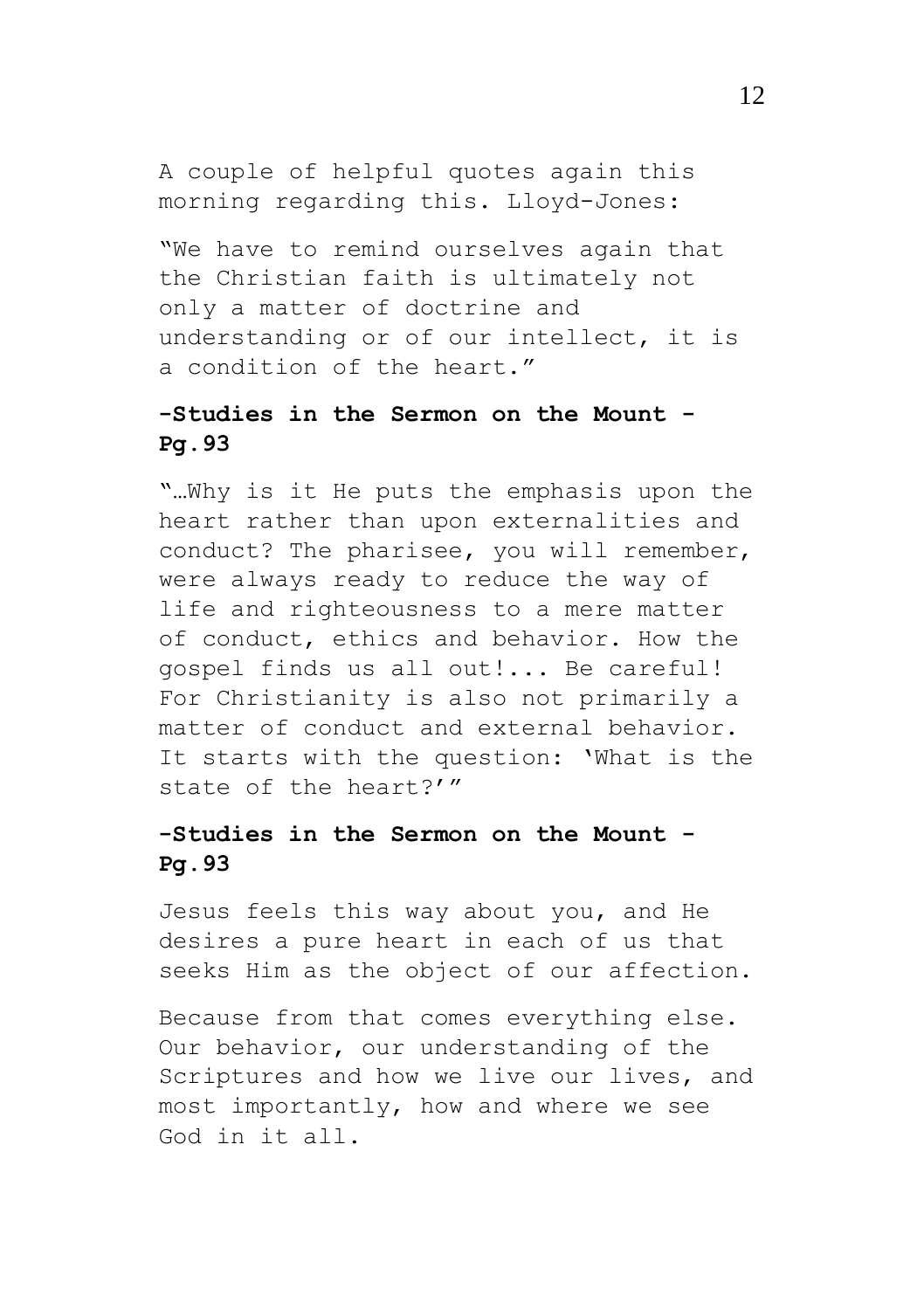Pure in heart. Is it possible? Absolutely it is. But the sum total of what Jesus is teaching here, needs to be working out in our lives, as much as it depends on us.

None of this will just happen. Any more than a marriage will just be successful with no effort. Too many of us struggle because we fail to see our need, and in that, we miss God's provision for that need.

The Holy Spirit of God is our helper. We then, have the opportunity and ability to choose to listen, to follow, and to change. That's our responsibility in the maturing of our relationship with Jesus.

I can hear Jesus in the beatitudes, if not pleading, at least strongly encouraging the crowd, "Come to me! I want is best for you, and the Holy Spirit is your helper."

Coming to our Bible, reading it the way in which it is intended to be read, in the way we are called to, as a mirror to our soul.

Left to ourselves, we come up short, all the time. We have to recognize that! Painful as it seems at times, to see that we are poor in spirit allows us to then be rich in all that follows here in this list!